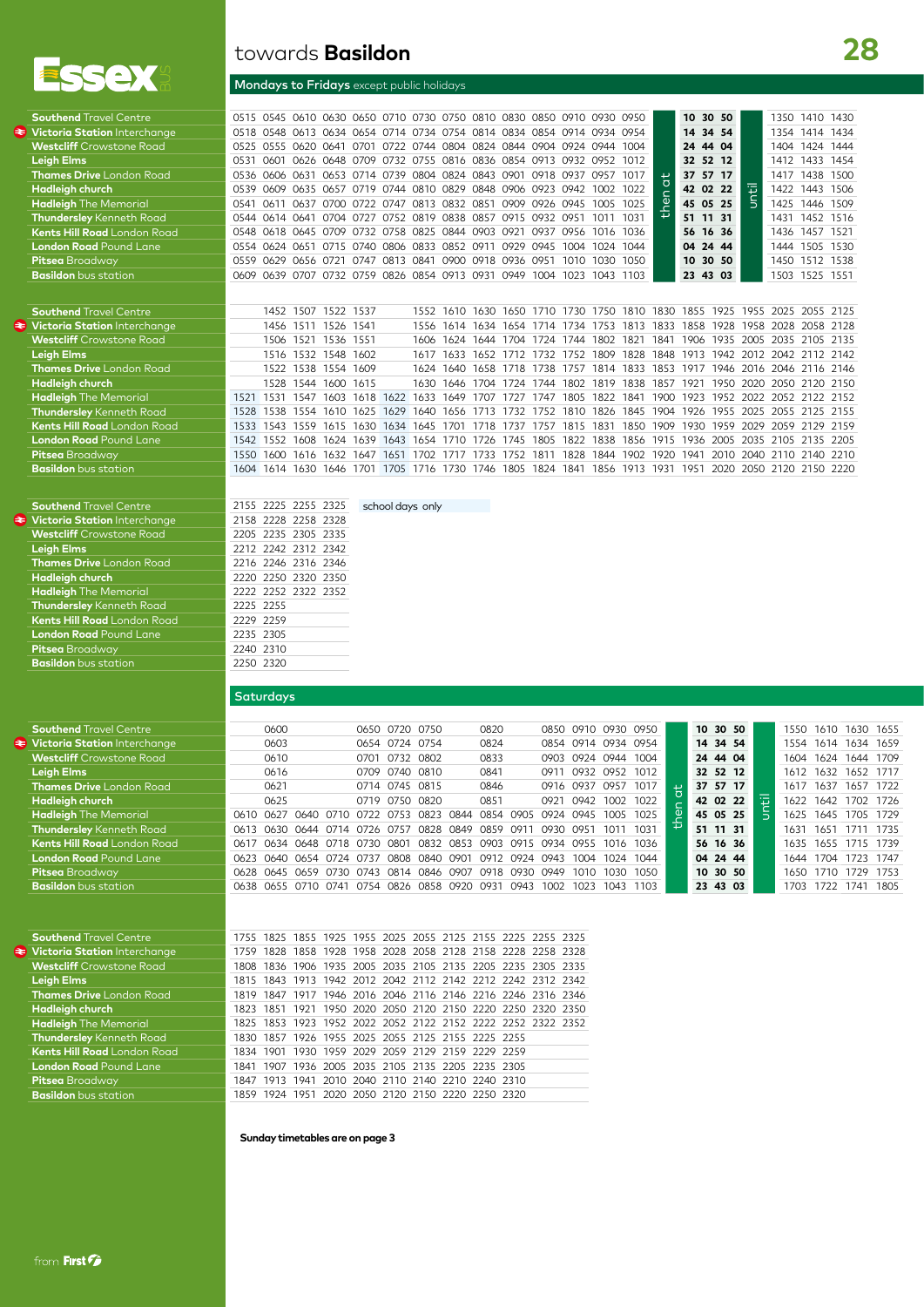

| NV. | towards <b>Southend</b>                   |
|-----|-------------------------------------------|
| 一人  | Mondays to Fridays except public holidays |

| <b>Basildon</b> bus station          | 0600 |      |                                    |           |                |      |           | 0630 0650 0705 0715 0735 0750 0800 0805 0815 0825 0835 0845 0905 |                |      |           |      |           |                          | 0925 | 0945 |                | 05 25 45                 |       |      |                     | 1305 1325 |
|--------------------------------------|------|------|------------------------------------|-----------|----------------|------|-----------|------------------------------------------------------------------|----------------|------|-----------|------|-----------|--------------------------|------|------|----------------|--------------------------|-------|------|---------------------|-----------|
| Pitsea Broadway                      | 0611 | 0642 | O7O2                               |           |                |      |           | 0718 0728 0748 0803 0813 0818 0828 0838 0848 0858 0917           |                |      |           |      |           |                          | 0937 | 0957 |                | 17                       | 37 57 |      |                     | 1317 1337 |
| <b>South Benfleet Tarpots Corner</b> | 0620 |      |                                    |           |                |      |           | 0652 0712 0729 0739 0759 0815 0825 0830 0840 0850 0859 0909      |                |      |           |      |           | 0928 0948                |      | 1008 |                | 28                       | 48 08 |      | 1328                | 1348      |
| <b>Kents Hill Road</b> London Road   | 0623 |      |                                    |           |                |      |           | 0655 0715 0732 0742 0802 0818 0828 0833 0843 0853 0902 0912      |                |      |           |      |           | 0931                     | 0951 | 1011 |                | 31                       | 51 11 |      | 1331                | 1351      |
| Thundersley Kenneth Road             | 0626 |      | 0658 0718 0735 0745                |           |                | 0805 |           | 0822 0832                                                        | 0837           | 0847 | 0857      | 0905 | 0915      | 0934 0954                |      | 1014 | $\overline{a}$ | 34                       | 54 14 |      |                     | 1334 1354 |
| Hadleigh bus garage                  | 0630 | 0702 | 0723 0740 0751                     |           |                | 0811 | 0829 0839 |                                                                  | 0844 0853      |      | 0903 0910 |      | 0920 0939 |                          | 0959 | 1019 |                | 39                       | 59 19 | 屯    | 1339                | 1359      |
| <b>Hadleigh</b> Morrisons            | 0632 |      | 0705 0726 0744 0755 0815 0833      |           |                |      |           |                                                                  | 0848           |      | 0907      |      |           | 0924 0943                | 1003 | 1023 | ۹À             | 43 03 23                 |       |      | 1343 1403           |           |
| <b>Thames Drive</b> London Road      | 0637 |      | 0711 0732 0751                     |           | 0802 0822 0840 |      |           |                                                                  | 0854           |      | 0913      |      |           | 0930 0949                | 1009 | 1029 | $\overline{ }$ | 49 09 29                 |       |      | 1349                | 1409      |
| Leigh Elms                           | 0642 |      | 0718 0739 0759 0810 0830 0847      |           |                |      |           |                                                                  | 0901           |      | 0920      |      |           | 0936 0955 1015           |      | 1035 |                | 55 15 35                 |       |      |                     | 1355 1416 |
| <b>Crowstone Road</b>                | 0648 | 0726 | 0748 0808 0819 0839                |           |                |      | 0856      |                                                                  | 0909           |      | 0928      |      | 0944      | 1003                     | 1023 | 1043 |                | 03                       | 23 43 |      | 1403                | 1424      |
| <b>Queensway</b> Victoria Circus     |      |      | 0654 0734 0758 0818 0829 0849 0904 |           |                |      |           |                                                                  | 0917           |      | 0936      |      | 0952      | 1011                     | 1031 | 1051 |                | 11                       | 31 51 |      | 1411                | 1432      |
| <b>Southend</b> Travel Centre        | 0657 |      | 0737 0801 0821                     |           | 0832 0852 0907 |      |           |                                                                  | 0920           |      | 0939      |      |           | 0955 1014 1034 1054      |      |      |                | 14 34 54                 |       |      |                     | 1414 1435 |
|                                      |      |      |                                    |           |                |      |           |                                                                  |                |      |           |      |           |                          |      |      |                |                          |       |      |                     |           |
| <b>Basildon</b> bus station          | 1345 | 1405 | 1425                               | 1445      | 1505           |      |           | 1525 1545 1605 1622 1637                                         |                |      |           |      |           | 1655 1715 1735 1755 1825 |      | 1855 | 1925           | 1955 2025                |       |      | 2055 2125 2155      |           |
| <b>Pitsea</b> Broadway               | 1357 | 1417 | 1437                               | 1457      | 1518           | 1538 | 1558      | 1618                                                             | 1635 1649      |      | 1707      | 1727 | 1747      | 1807                     | 1837 | 1906 | 1936           | 2006                     |       |      | 2036 2106 2136 2206 |           |
| <b>South Benfleet Tarpots Corner</b> | 1408 | 1428 | 1448                               | 1508      | 1529           | 1549 | 1610      | 1630                                                             | 1647           | 1701 | 1719      | 1739 | 1758      | 1818                     | 1848 | 1917 | 1946           | 2016 2046 2116 2146 2216 |       |      |                     |           |
| Kents Hill Road London Road          | 1411 | 1432 | 1452 1512 1533                     |           |                | 1552 | 1613      | 1633                                                             | 1650 1704      |      | 1722 1742 |      | 1801      | 1821                     | 1851 | 1920 | 1949           | 2019                     | 2049  |      | 2119 2149 2219      |           |
| Thundersley Kenneth Road             | 1414 | 1436 | 1456                               | 1516      | 1537           | 1556 | 1616      | 1636                                                             | 1653 1707      |      | 1725      | 1745 | 1804      | 1824                     | 1854 | 1923 | 1952           | 2022                     | 2052  |      | 2122 2152 2222      |           |
| <b>Hadleigh</b> bus garage           | 1419 | 1441 | 1501                               | 1521      | 1543           | 1602 | 1622      | 1642                                                             | 1658 1712      |      | 1729      | 1749 | 1808      | 1828                     | 1857 | 1926 | 1955           | 2025                     |       |      | 2055 2125 2155 2225 |           |
| <b>Hadleigh</b> Morrisons            | 1423 | 1445 | 1505                               | 1525      | 1547           | 1606 | 1626      | 1646                                                             | 1702           | 1716 | 1733      | 1753 | 1811      | 1831                     | 1900 | 1928 | 1957           | 2027                     | 2057  | 2127 | 2157 2227           |           |
| <b>Thames Drive London Road</b>      | 1429 | 1451 | 1512                               | 1532      | 1553           | 1612 | 1632      | 1652                                                             | 1708           | 1722 | 1739      | 1758 | 1816      | 1836                     | 1905 | 1932 | 2001           | 2031                     | 2101  | 2131 | 2201                | 2231      |
| <b>Leigh Elms</b>                    | 1436 | 1500 | 1520                               | 1539 1559 |                | 1618 | 1638      |                                                                  | 1658 1714 1728 |      | 1745 1804 |      | 1821      | 1841                     | 1909 | 1936 | 2005           | 2035 2105 2135           |       |      | 2205 2235           |           |

**Crowstone Road** 1444 1511 1531 1550 1609 1628 1647 1706 1722 1736 1753 1811 1828 1847 1914 1941 2010 2040 2110 2140 2210 2240<br>**Queensway** Victoria Circus 1452 1520 1540 1559 1618 1636 1655 1714 1730 1744 1801 1818 1835 18 **Southend** Travel Centre 1455 1523 1543 1602 1621 1639 1658 1717 1733 1747 1804 1821 1838 1856 1922 1949 2018 2048 2118 2148 2218 2248 **Basildon** bus station 2225 2255 2325<br>Pitsea Broadway 2236 2306 2336 Pitsea Broadway 2236 2306 2336<br>**South Benfleet** Tarpots Corner 2246 2316 2346 **South Benfleet** Tarpots Corner **Kents Hill Road** London Road 2249 2319 2349<br> **Thundersley** Kenneth Road 2252 2322 2352 **Thundersley** Kenneth Road 2252 2322 2352<br> **Hadleigh** bus garage 2255 2325 2355 **Hadleigh** bus garage **Hadleigh** Morrisons 2257 **Thames Drive** London Road 2301 **Leigh Elms** 2305 **Crowstone Road** 2310

**Queensway** Victoria Circus 2315 **Southend** Travel Centre **2318** 

| school days only |  |
|------------------|--|
|                  |  |

**Queensway** Victoria Circus 1452 1520 1540 1559 1618 1636 1655 1714 1730 1744 1801 1818 1835 1853 1919 1946 2015 2045 2115 2145 2215 2245

#### **Saturdays**

| <b>Basildon</b> bus station.         |      |                     |           | 0705 0735 0805                               |                |      | 0835      |      |                |                | 0905 0925 0945 |                | 05 25 45 |    |      | 1605 1625 1655 1725 |           |      | 1755 1825 |      |
|--------------------------------------|------|---------------------|-----------|----------------------------------------------|----------------|------|-----------|------|----------------|----------------|----------------|----------------|----------|----|------|---------------------|-----------|------|-----------|------|
| Pitsea Broadway                      | 0600 |                     |           | 0716 0746 0816                               |                |      | 0846      |      |                | 0917 0937 0957 |                |                | 17 37 57 |    | 1617 | 1637                | 1707      | 1736 | 1806 1836 |      |
| <b>South Benfleet</b> Tarpots Corner | 0609 |                     |           | 0726 0756 0826                               |                |      | 0857      |      |                | 0928 0948 1008 |                |                | 28 48 08 |    |      | 1628 1648           | 1718 1747 |      | 1817 1847 |      |
| <b>Kents Hill Road</b> London Road   | 0612 |                     |           | 0729 0759 0829                               |                |      | 0900      |      |                | 0931 0951 1011 |                |                | 31 51 11 |    |      | 1631 1651           | 1721 1750 |      | 1820 1850 |      |
| <b>Thundersley</b> Kenneth Road      | 0615 |                     |           | 0732 0802 0832                               |                |      | 0903      |      |                |                | 0934 0954 1014 | $\overline{a}$ | 34 54 14 |    |      | 1634 1654 1724 1753 |           |      | 1823 1853 |      |
| <b>Hadleigh</b> bus garage           |      |                     |           | 0619 0706 0736 0806 0836 0848                |                |      | 0908 0919 |      | 0939 0959 1019 |                |                |                | 39 59 19 | T. |      | 1639 1658 1728 1757 |           |      | 1826 1856 |      |
| <b>Hadleigh</b> Morrisons            | 0621 |                     |           | 0708 0738 0808 0839                          |                | 0851 | 0912 0923 |      | 0943           | 1003 1023      |                | ୁ              | 43 03 23 |    |      | 1643 1702           | 1731      | 1800 | 1828 1858 |      |
| <b>Thames Drive</b> London Road      |      |                     |           | 0626 0713 0743 0813 0844 0856 0917 0928      |                |      |           |      | 0949           |                | 1029           |                | 49 09 29 |    | 1649 | 1707                | 1736      | 1805 | 1833 1903 |      |
| Leigh Elms                           |      |                     |           | 0631 0718 0748 0818 0850 0902 0923 0934 0955 |                |      |           |      |                |                | 1015 1035      |                | 55 15 35 |    |      | 1655 1713           | 1742      | 1811 | 1838 1907 |      |
| <b>Crowstone Road</b>                |      | 0636 0724 0754 0825 |           |                                              | 0857           | 0910 | 0931      | 0942 | 1003           | 1023           | 1043           |                | 03 23 43 |    | 1703 | 1721                | 1750      | 1818 | 1844 1912 |      |
| <b>Queensway</b> Victoria Circus     |      | 0642 0730           | 0800 0832 |                                              | 0904 0918 0939 |      |           | 0950 | 1011           | 1031           | 1051           |                | 11 31 51 |    | 1711 | 1729                | 1757      | 1825 | 1850      | 1917 |
| <b>Southend</b> Travel Centre        |      | 0645 0733           | 0803      | 0835                                         | 0907           | 0921 | 0942 0953 |      | 1014           | 1034           | 1054           |                | 14 34 54 |    | 1714 | 1732                | 1800      | 1828 | 1853      | 1920 |

| <b>Basildon</b> bus station          |
|--------------------------------------|
| <b>Pitsea</b> Broadway               |
| <b>South Benfleet Tarpots Corner</b> |
| <b>Kents Hill Road</b> London Road   |
| <b>Thundersley</b> Kenneth Road      |
| Hadleigh bus garage                  |
| <b>Hadleigh</b> Morrisons            |
| <b>Thames Drive</b> London Road      |
| <b>Leigh Elms</b>                    |
| <b>Crowstone Road</b>                |
| <b>Queensway</b> Victoria Circus     |
| <b>Southend Travel Centre</b>        |

| <b>Basildon</b> bus station          |  |                                    |  | 1925 1955 2025 2055 2125 2155 2225 2255 2325 |  |
|--------------------------------------|--|------------------------------------|--|----------------------------------------------|--|
| Pitsea Broadway                      |  |                                    |  | 1936 2006 2036 2106 2136 2206 2236 2306 2336 |  |
| <b>South Benfleet Tarpots Corner</b> |  |                                    |  | 1946 2016 2046 2116 2146 2216 2246 2316 2346 |  |
| Kents Hill Road London Road          |  |                                    |  | 1949 2019 2049 2119 2149 2219 2249 2319 2349 |  |
| <b>Thundersley</b> Kenneth Road      |  |                                    |  | 1952 2022 2052 2122 2152 2222 2252 2322 2352 |  |
| Hadleigh bus garage                  |  |                                    |  | 1955 2025 2055 2125 2155 2225 2255 2325 2355 |  |
| <b>Hadleigh</b> Morrisons            |  | 1957 2027 2057 2127 2157 2227 2257 |  |                                              |  |
| <b>Thames Drive</b> London Road      |  | 2001 2031 2101 2131 2201 2231 2301 |  |                                              |  |
| Leigh Elms                           |  | 2005 2035 2105 2135 2205 2235 2305 |  |                                              |  |
| <b>Crowstone Road</b>                |  | 2010 2040 2110 2140 2210 2240 2310 |  |                                              |  |
| <b>Queensway</b> Victoria Circus     |  | 2015 2045 2115 2145 2215 2245 2315 |  |                                              |  |
| <b>Southend</b> Travel Centre        |  | 2018 2048 2118 2148 2218 2248 2318 |  |                                              |  |
|                                      |  |                                    |  |                                              |  |

**Sunday timetables are on page 3**